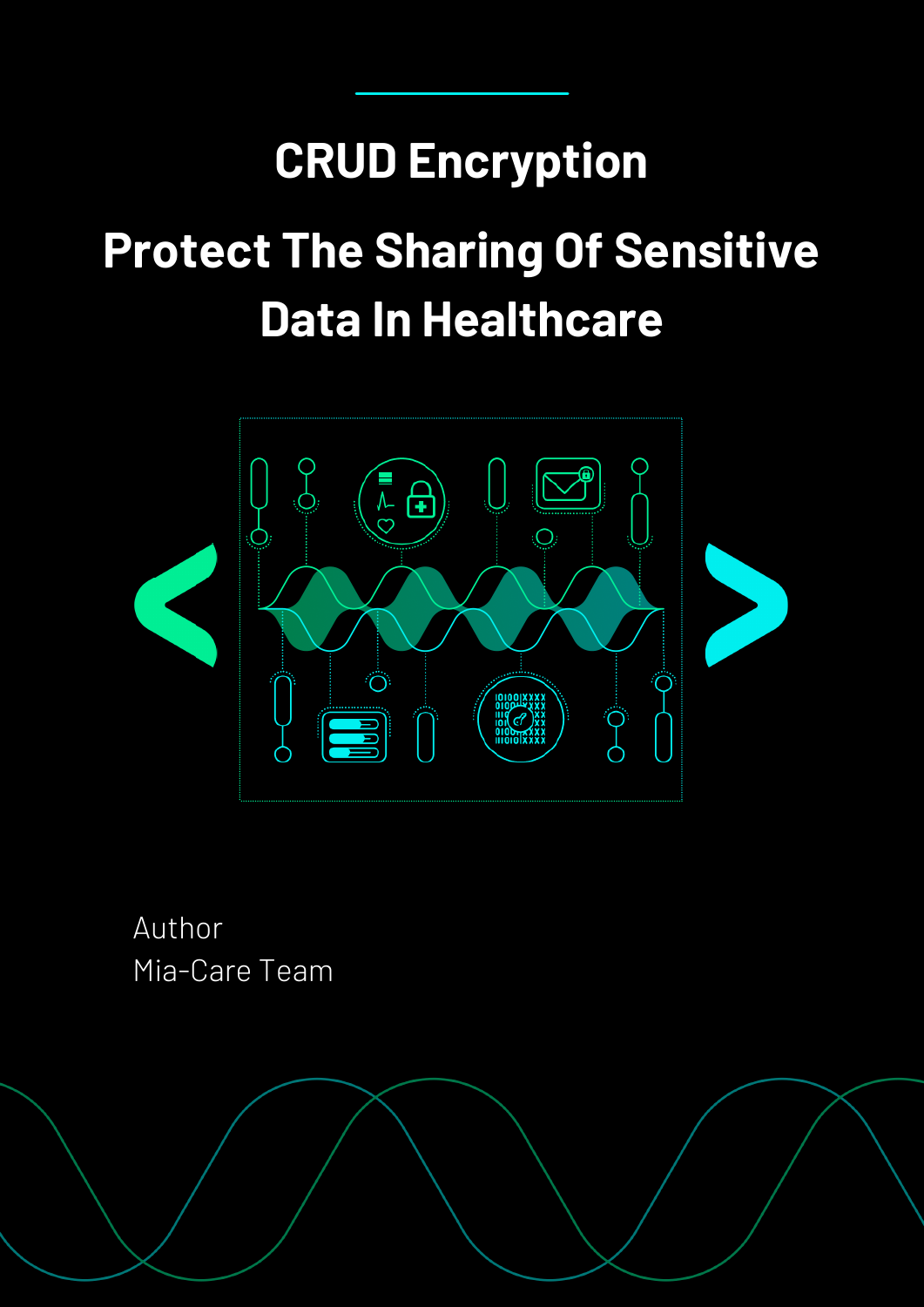

The concern of sensitive data management and protection in healthcare has always raised interest among experts, creating some disputes over time. The imposition of rules for **guaranteeing the confidentiality of personal information** often clashes with the urgent need for doctors to act quickly for the wellbeing of patients. Furthermore, dealing with a bureaucratic system keen to create inefficiencies raises the level of complexity.

It's just with the definition and diffusion of General Data Protection Regulations (GDPR), which occurred in 2016, that **data security and privacy in the European Union changed radically.** In this perimeter, health providers and hospitals gradually started to give real importance to the level of confidentiality destined for patients.

Even though the GDPR doesn't have a specific section dedicated to clinic data management, these clusters of information are classified as sensitive data and include:

*"Personal data related to the physical or mental health of a natural person, including the provision of health care services, which reveal information about his or her health status." (Art. 4, n. 15 - GDPR).*

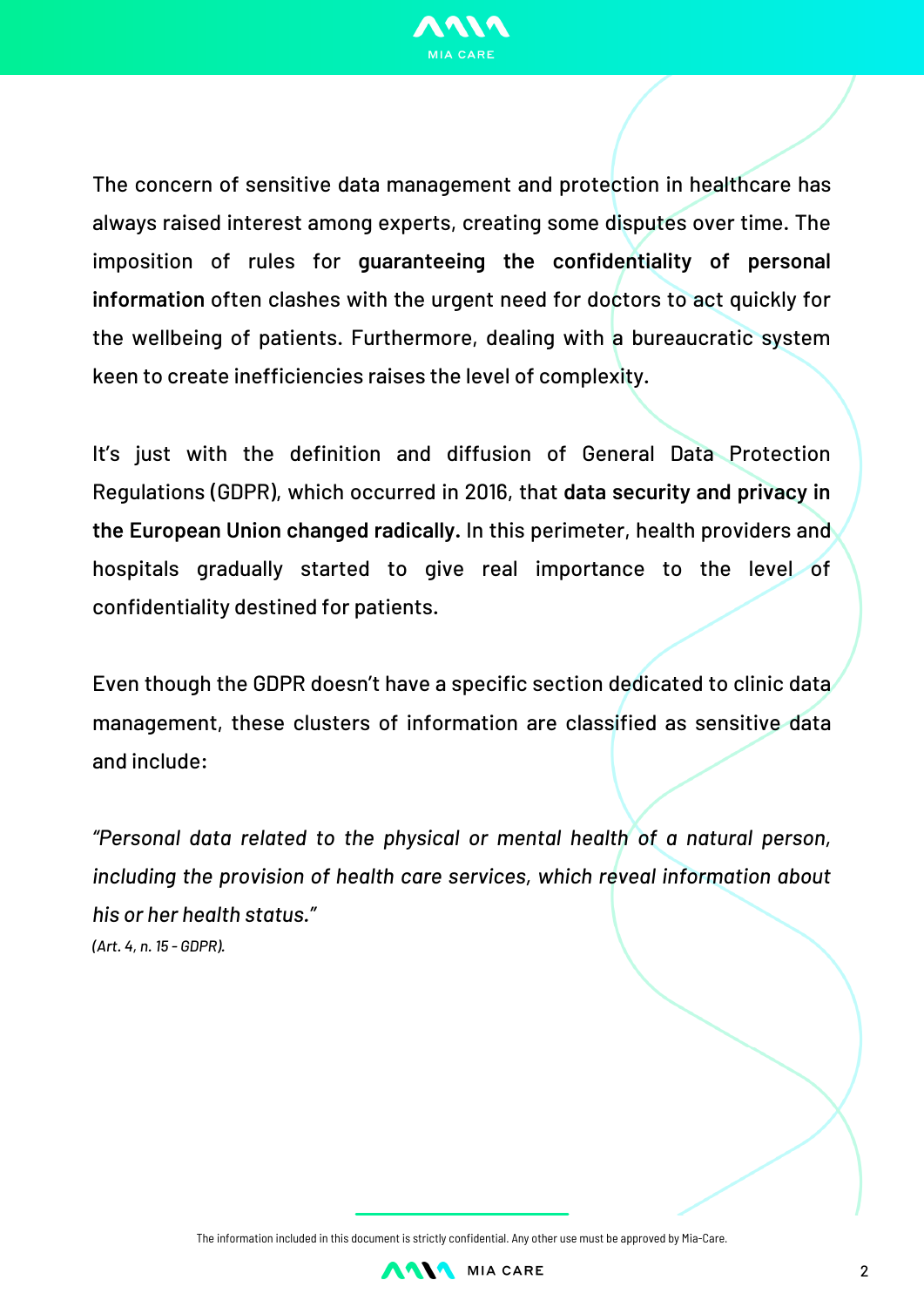

With the diffusion of digital technologies worldwide enhancing the sharing of high volumes of sensitive data, [article](https://gdpr-info.eu/art-35-gdpr/) 35 of GDPR legislation requires companies to carry out an impact assessment (or [DPIA](https://gdpr.eu/data-protection-impact-assessment-template/) - Data Protection Impact Assessment). This process aims to **identify and mitigate the risks** arising from the mistaken use of new technologies in processing personal data.

Following the directives promoted by GDPR general structure for risk management, among healthcare companies emerged the need to **define shared best practices** for assessing the impact of new technologies when personal clinical data are involved. In this context, a good source of value can be found in the **Health Technology [Assessment](https://www.salute.gov.it/portale/temi/p2_6.jsp?id=5199&area=dispositivi-medici&menu=tecnologie)** (HTA) model, which includes the requirements defined by the GDPR within a multidisciplinary approach. Thus, in addition to privacy and data protection, it is monitored **how new technologies condition care pathways and the efficacy of medical treatments.**

This method helps to estimate how digital technology directly conditions the company organization, the business processes, and the adoption of new therapeutic practices, by overtaking the distance between the IT function and other [departments](https://www.riskcompliance.it/news/gli-aspetti-peculiari-di-una-dpia-in-ambito-sanitario/) of the company. The evaluation includes the following aspects:

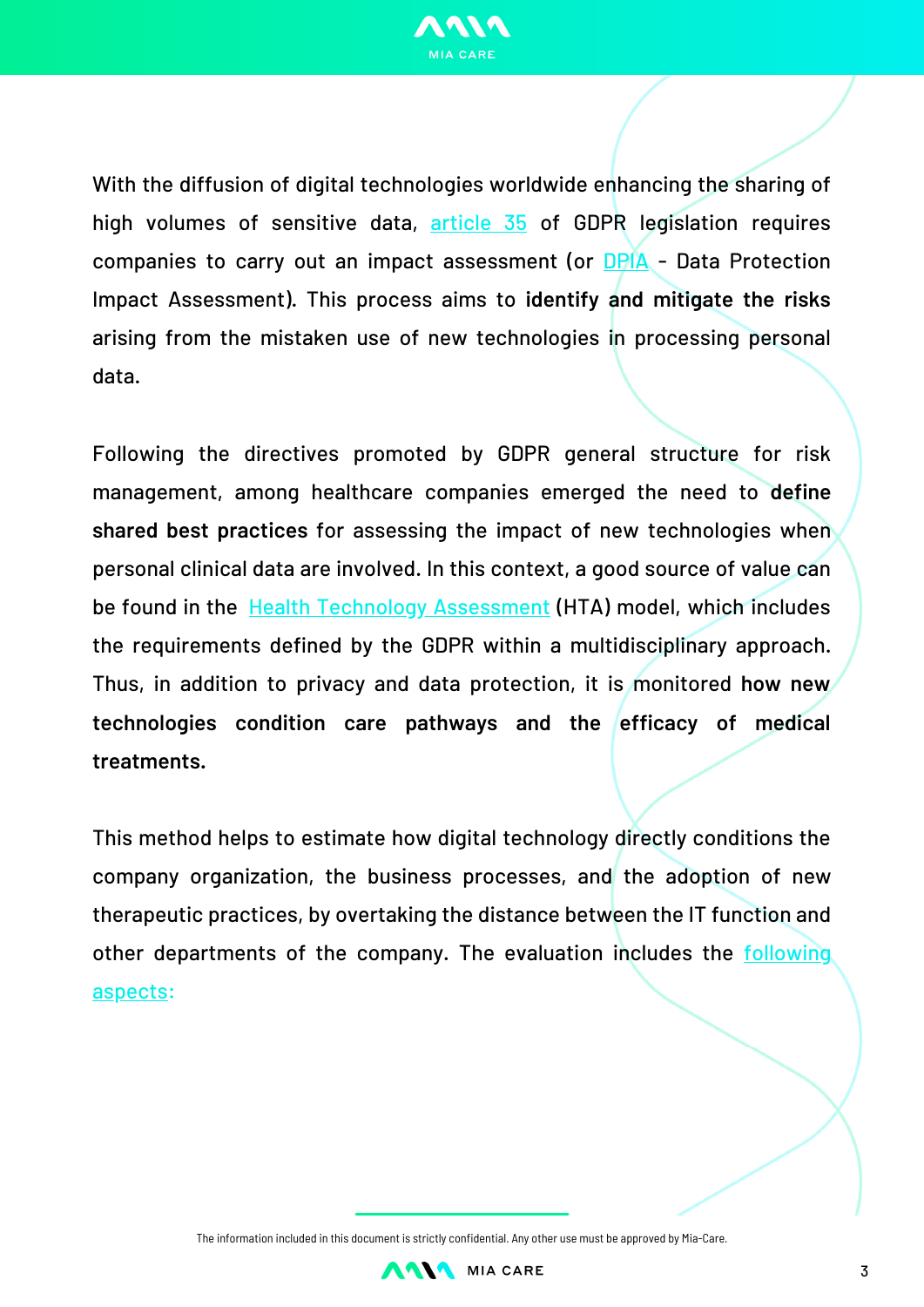

- Analysis of the health problem and characteristics of the digital solution;
- Safety, not only from a technological point of view but also from a health and organizational point of view;
- Clinical efficacy;
- Personal data protection;
- Patient Perspective;
- Economic aspects;
- Organizational aspects, and integration of data and processes;
- Socio-cultural, ethical and legal aspects.

## **What is CRUD Encryption, and how it contributes to sensitive data protection?**

Mia‑Platform is very careful in listening to feedback from clients for enriching the product with new features that have strong market traction. Among the most discussed requests, two, in particular, stand out: the protection of databases from unauthorized access and the **blurring of specific clusters of information to people with no permission.**

For this reason, Mia-[Platform](https://blog.mia-platform.eu/en/facilitate-the-development-experience-with-mia-platform-v8.0) v8.0 successfully introduced a new component of CRUD service, allowing the management of privacy and sensitive information as described above. How? Working on confidentiality levels and visibility of data gathered within the systems of record.

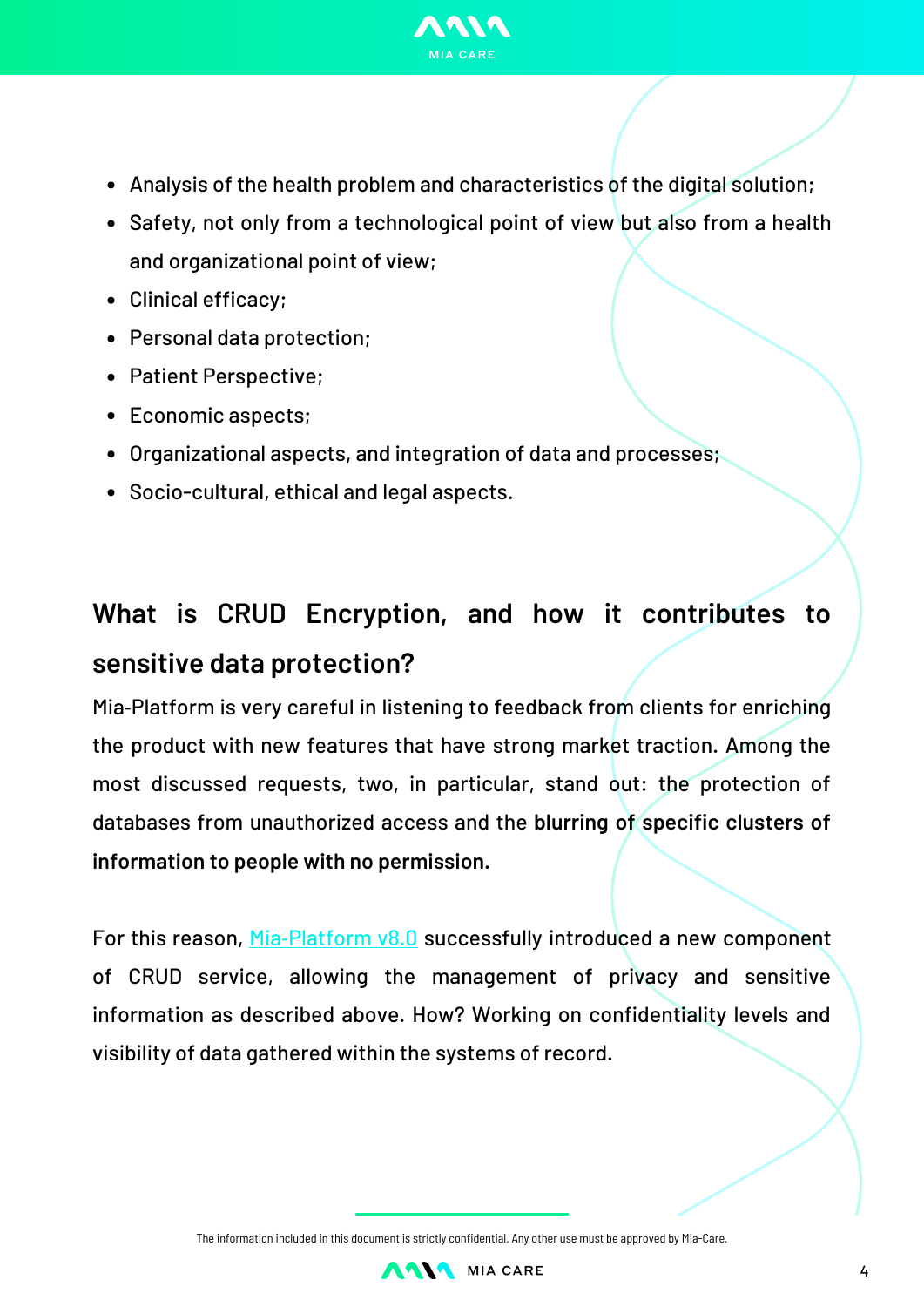

The **CRUD Encryption** can be activated on one or more document fields and execute the data encryption of selected data before sending them to databases, blocking the visibility to users' profiles that do not have the grants to access.

The information flow that processes data is simple and can be carried out in writing (data encryption) and reading (data decryption).

It is worth paying attention to the value of the encryption keys in the encryption process, as their loss would make it impossible to access previously saved data. In fact, in order to properly execute the activity, two elements are needed:

- The **Master Key** used to encrypt the various decryption keys;
- **Data Encryption keys**, generated to perform the data encryption/decryption action and saved in a collection created on the database.

## **The valuable use of the new functionality in the healthcare sector: the experience from Mia‑Care**

Mia-[Care](http://www.mia-care.io/) was born as a Mia-Platform vertical for healthcare providers and received remarkable attention and acknowledgments from the market as one of the most innovative technology providers.

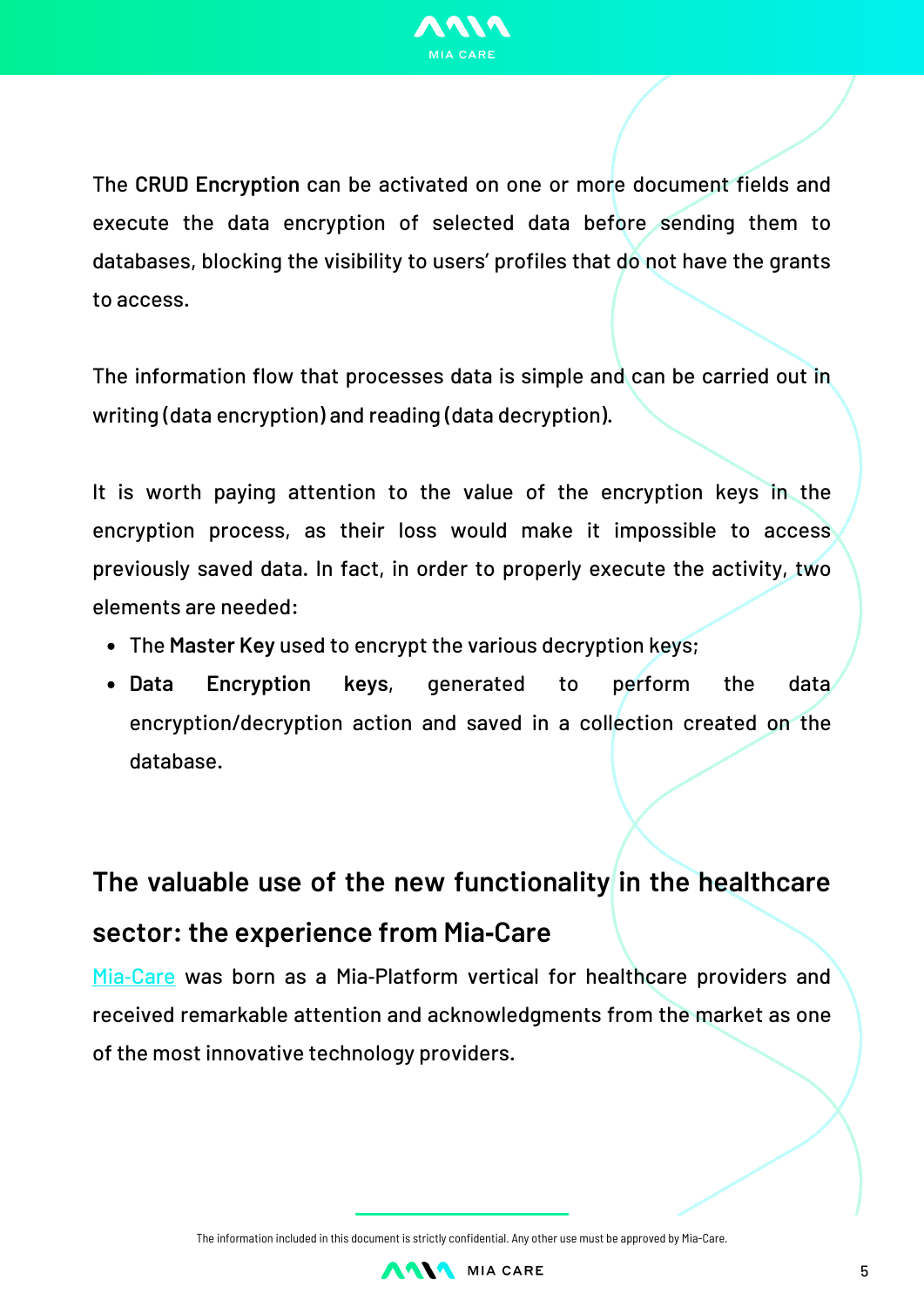

The Mia‑Care team has to deal every day with requests related to a **punctual and secure way to manage sensitive information.** From the anagraphic, walking through the identification of chronic or acute diseases, to the invoicing process, the use of CRUD Encryption has strategic importance in current projects.

In this perimeter, the European GDPR suggests the best practices to manage data for a dual objective: on one side, to protect the level of sensitivity on information shared, on the other side, to face the risk of data breaches. In particular, it is interesting the distinction between **anonymization and pseudonymization of data.** While pseudonymized information can be retrieved using a decryption key, data anonymization is an irreversible process.

To better understand the benefits granted by CRUD Encryption, it is relevant to consider a practical example.

Within a project that enables the provision of health care services to private citizens, the use of the decryption function of CRUD service helped to define the different levels of data sensitivity and **decide whether to encrypt or decrypt information, depending on who needs to use it.** This functionality also allows the activation of pseudonymization, disconnecting the health insight from personal data.

Therefore, if the doctor requests to view the patient's health history, the information will be clear. However, if the administrative function needs data such as the anagraphic, the clinical information (for instance, the pathology or the therapy) will be hidden.